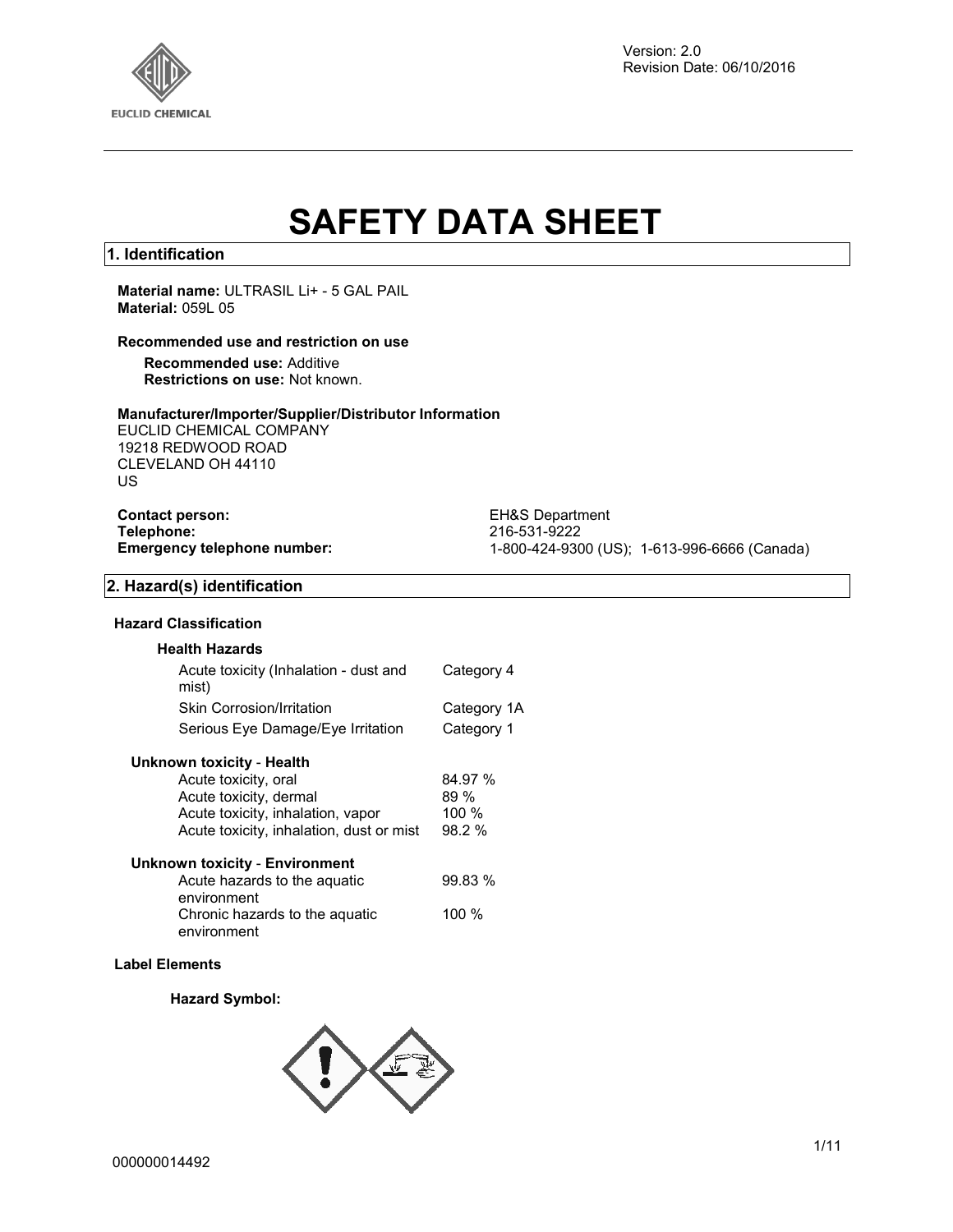

| <b>Signal Word:</b>                                         | Danger                                                                                                                                                                                                                                                                                                                                                                                                                                                                                                      |
|-------------------------------------------------------------|-------------------------------------------------------------------------------------------------------------------------------------------------------------------------------------------------------------------------------------------------------------------------------------------------------------------------------------------------------------------------------------------------------------------------------------------------------------------------------------------------------------|
| <b>Hazard Statement:</b>                                    | Harmful if inhaled.<br>Causes severe skin burns and eye damage.                                                                                                                                                                                                                                                                                                                                                                                                                                             |
| <b>Precautionary</b><br>Statement:                          |                                                                                                                                                                                                                                                                                                                                                                                                                                                                                                             |
| <b>Prevention:</b>                                          | Use only outdoors or in a well-ventilated area. Do not breathe dust or mists.<br>Wash thoroughly after handling. Wear protective gloves/protective<br>clothing/eye protection/face protection.                                                                                                                                                                                                                                                                                                              |
| <b>Response:</b>                                            | IF INHALED: Remove person to fresh air and keep comfortable for<br>breathing. If in eyes: Rinse cautiously with water for several minutes.<br>Remove contact lenses, if present and easy to do. Continue rinsing. IF ON<br>SKIN (or hair): Take off immediately all contaminated clothing. Rinse skin<br>with water/shower. If swallowed: Rinse mouth. Do NOT induce vomiting.<br>Immediately call a POISON CENTER/doctor. Specific treatment (see this<br>label). Wash contaminated clothing before reuse. |
| Storage:                                                    | Store locked up.                                                                                                                                                                                                                                                                                                                                                                                                                                                                                            |
| Disposal:                                                   | Dispose of contents/container to an appropriate treatment and disposal<br>facility in accordance with applicable laws and regulations, and product<br>characteristics at time of disposal.                                                                                                                                                                                                                                                                                                                  |
| Other hazards which do not<br>result in GHS classification: | None.                                                                                                                                                                                                                                                                                                                                                                                                                                                                                                       |

### **3. Composition/information on ingredients**

### **Mixtures**

| <b>Chemical Identity</b> | <b>CAS number</b> | Content in percent (%)* |
|--------------------------|-------------------|-------------------------|
| Potassium silicate       | 1312-76-1         | 7 - 13%                 |
| Lithium silicate         | 12627-14-4        | $1 - 5%$                |
| Potassium hydroxide      | 1310-58-3         | $0.1 - 1\%$             |

\* All concentrations are percent by weight unless ingredient is a gas. Gas concentrations are in percent by volume.

| 4. First-aid measures |                                                                                                                                                                                                                             |
|-----------------------|-----------------------------------------------------------------------------------------------------------------------------------------------------------------------------------------------------------------------------|
| Ingestion:            | Call a physician or poison control center immediately. Rinse mouth. Never<br>give liquid to an unconscious person. Do not induce vomiting without advice<br>from poison control center.                                     |
| Inhalation:           | Call a physician or poison control center immediately. If breathing stops,<br>provide artificial respiration. Move to fresh air. If breathing is difficult, give<br>oxygen.                                                 |
| <b>Skin Contact:</b>  | Call a physician or poison control center immediately. Immediately flush<br>with plenty of water for at least 15 minutes while removing contaminated<br>clothing and shoes. Destroy or thoroughly clean contaminated shoes. |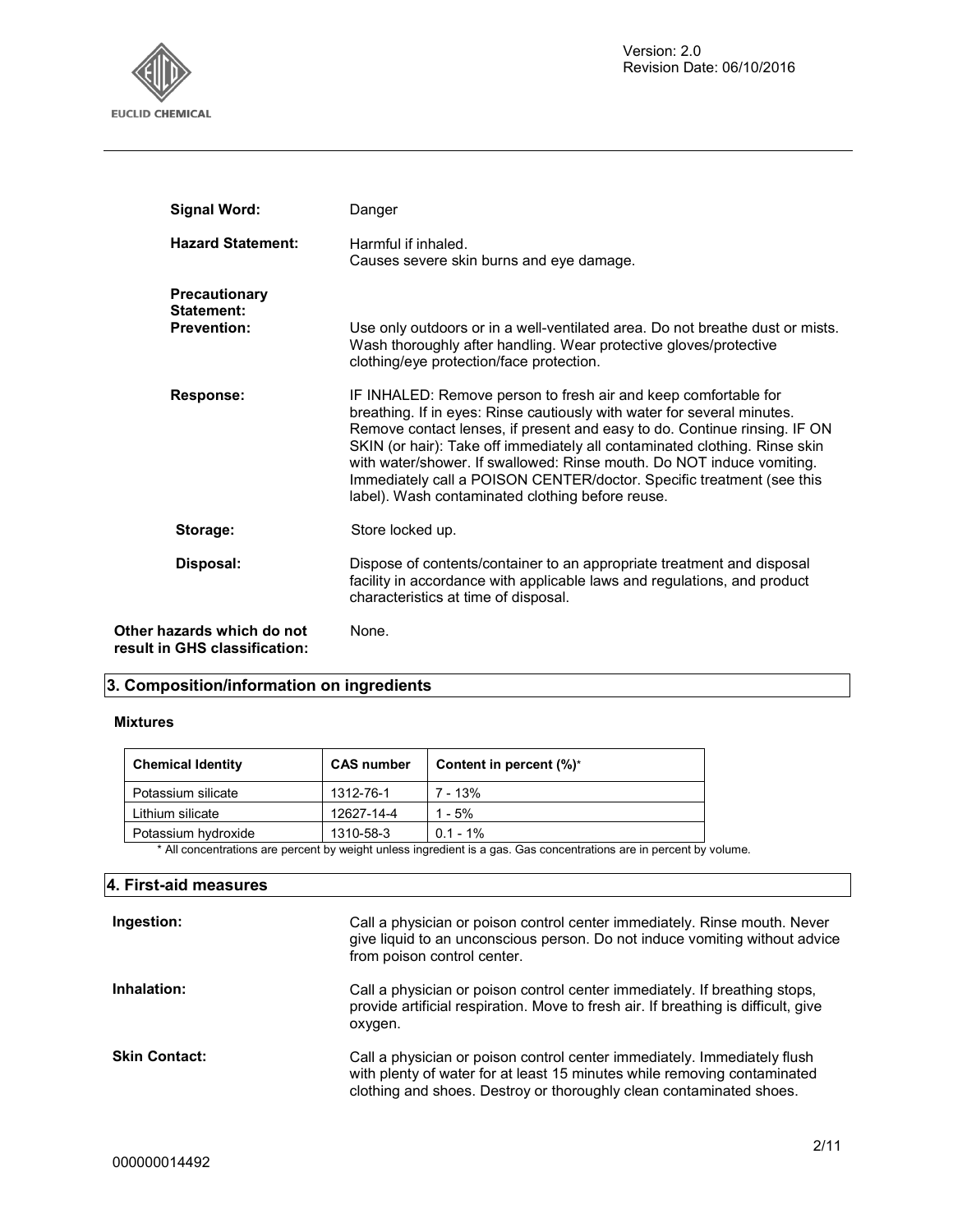

| Eye contact:                                                  | Immediately flush with plenty of water for at least 15 minutes. If easy to do,<br>remove contact lenses. Call a physician or poison control center<br>immediately.                        |  |
|---------------------------------------------------------------|-------------------------------------------------------------------------------------------------------------------------------------------------------------------------------------------|--|
| Most important symptoms/effects, acute and delayed            |                                                                                                                                                                                           |  |
| Symptoms:                                                     | Prolonged or repeated contact with skin may cause redness, itching,<br>irritation and eczema/chapping. Extreme irritation of eyes and mucous<br>membranes, including burning and tearing. |  |
|                                                               | Indication of immediate medical attention and special treatment needed                                                                                                                    |  |
| Treatment:                                                    | Symptoms may be delayed.                                                                                                                                                                  |  |
| 5. Fire-fighting measures                                     |                                                                                                                                                                                           |  |
| <b>General Fire Hazards:</b>                                  | No unusual fire or explosion hazards noted.                                                                                                                                               |  |
| Suitable (and unsuitable) extinguishing media                 |                                                                                                                                                                                           |  |
| Suitable extinguishing<br>media:                              | Use fire-extinguishing media appropriate for surrounding materials.                                                                                                                       |  |
| Unsuitable extinguishing<br>media:                            | Do not use water jet as an extinguisher, as this will spread the fire.                                                                                                                    |  |
| Specific hazards arising from<br>the chemical:                | During fire, gases hazardous to health may be formed.                                                                                                                                     |  |
| Special protective equipment and precautions for firefighters |                                                                                                                                                                                           |  |
| <b>Special fire fighting</b><br>procedures:                   | No data available.                                                                                                                                                                        |  |

**6. Accidental release measures**

**Special protective equipment** 

**for fire-fighters:** 

| <b>Personal precautions,</b>      | See Section 8 of the SDS for Personal Protective Equipment. Do not touch                                                     |
|-----------------------------------|------------------------------------------------------------------------------------------------------------------------------|
| protective equipment and          | damaged containers or spilled material unless wearing appropriate                                                            |
| emergency procedures:             | protective clothing. Keep unauthorized personnel away.                                                                       |
| <b>Methods and material for</b>   | Dam and absorb spillages with sand, earth or other non-combustible                                                           |
| containment and cleaning          | material. Collect spillage in containers, seal securely and deliver for                                                      |
| up:                               | disposal according to local regulations.                                                                                     |
| <b>Notification Procedures:</b>   | In the event of a spill or accidental release, notify relevant authorities in<br>accordance with all applicable regulations. |
| <b>Environmental Precautions:</b> | Do not contaminate water sources or sewer. Prevent further leakage or<br>spillage if safe to do so.                          |

worn in case of fire.

Self-contained breathing apparatus and full protective clothing must be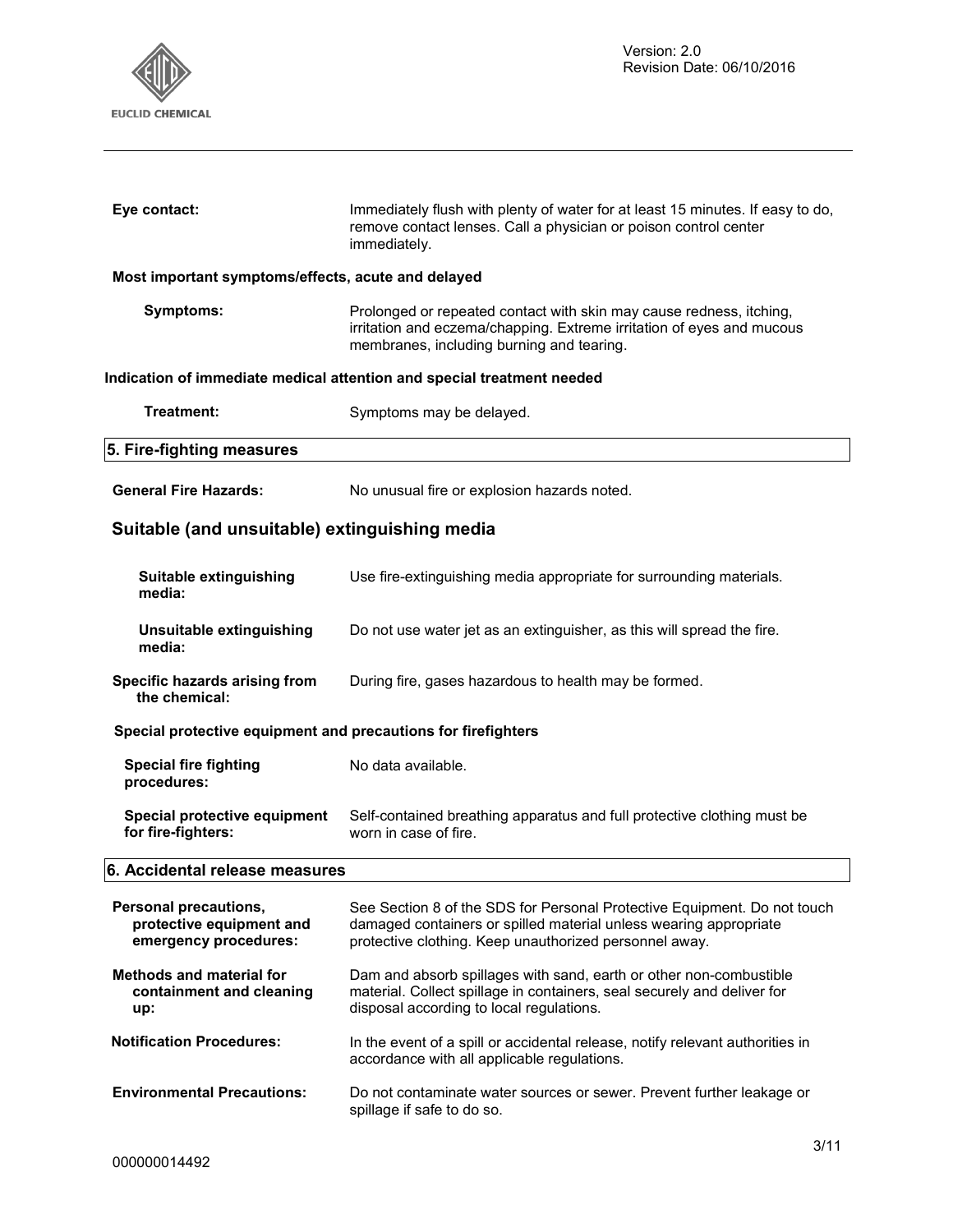

### **7. Handling and storage Precautions for safe handling:** Do not get in eyes. Wash hands thoroughly after handling. Do not get in eyes, on skin, on clothing. Provide adequate ventilation. Wear appropriate personal protective equipment. Observe good industrial hygiene practices. **Conditions for safe storage, including any incompatibilities:**  Store locked up.

### **8. Exposure controls/personal protection**

#### **Control Parameters**

#### **Occupational Exposure Limits**

| <b>Chemical Identity</b> | type    | <b>Exposure Limit Values</b> | Source                                    |
|--------------------------|---------|------------------------------|-------------------------------------------|
| Potassium hydroxide      | Ceiling | $2 \text{ ma/m}$ 3           | US. ACGIH Threshold Limit Values<br>(2011 |

**Appropriate Engineering Controls**  Observe good industrial hygiene practices. Observe occupational exposure limits and minimize the risk of inhalation of vapors and mist. Mechanical ventilation or local exhaust ventilation may be required.

### **Individual protection measures, such as personal protective equipment**

| <b>General information:</b>                       | Provide easy access to water supply and eye wash facilities. Good general<br>ventilation (typically 10 air changes per hour) should be used. Ventilation<br>rates should be matched to conditions. If applicable, use process<br>enclosures, local exhaust ventilation, or other engineering controls to<br>maintain airborne levels below recommended exposure limits. If exposure<br>limits have not been established, maintain airborne levels to an acceptable<br>level. |
|---------------------------------------------------|------------------------------------------------------------------------------------------------------------------------------------------------------------------------------------------------------------------------------------------------------------------------------------------------------------------------------------------------------------------------------------------------------------------------------------------------------------------------------|
| <b>Eye/face protection:</b>                       | Wear a full-face respirator, if needed. Wear safety glasses with side shields<br>(or goggles) and a face shield.                                                                                                                                                                                                                                                                                                                                                             |
| <b>Skin Protection</b><br><b>Hand Protection:</b> | Use suitable protective gloves if risk of skin contact.                                                                                                                                                                                                                                                                                                                                                                                                                      |
| Other:                                            | Wear chemical-resistant gloves, footwear, and protective clothing<br>appropriate for the risk of exposure. Contact health and safety professional<br>or manufacturer for specific information.                                                                                                                                                                                                                                                                               |
| <b>Respiratory Protection:</b>                    | In case of inadequate ventilation use suitable respirator. Seek advice from<br>local supervisor.                                                                                                                                                                                                                                                                                                                                                                             |
| Hygiene measures:                                 | Do not get in eyes. Observe good industrial hygiene practices. Wash<br>contaminated clothing before reuse. Do not get this material in contact with<br>skin. Wash hands before breaks and immediately after handling the<br>product.                                                                                                                                                                                                                                         |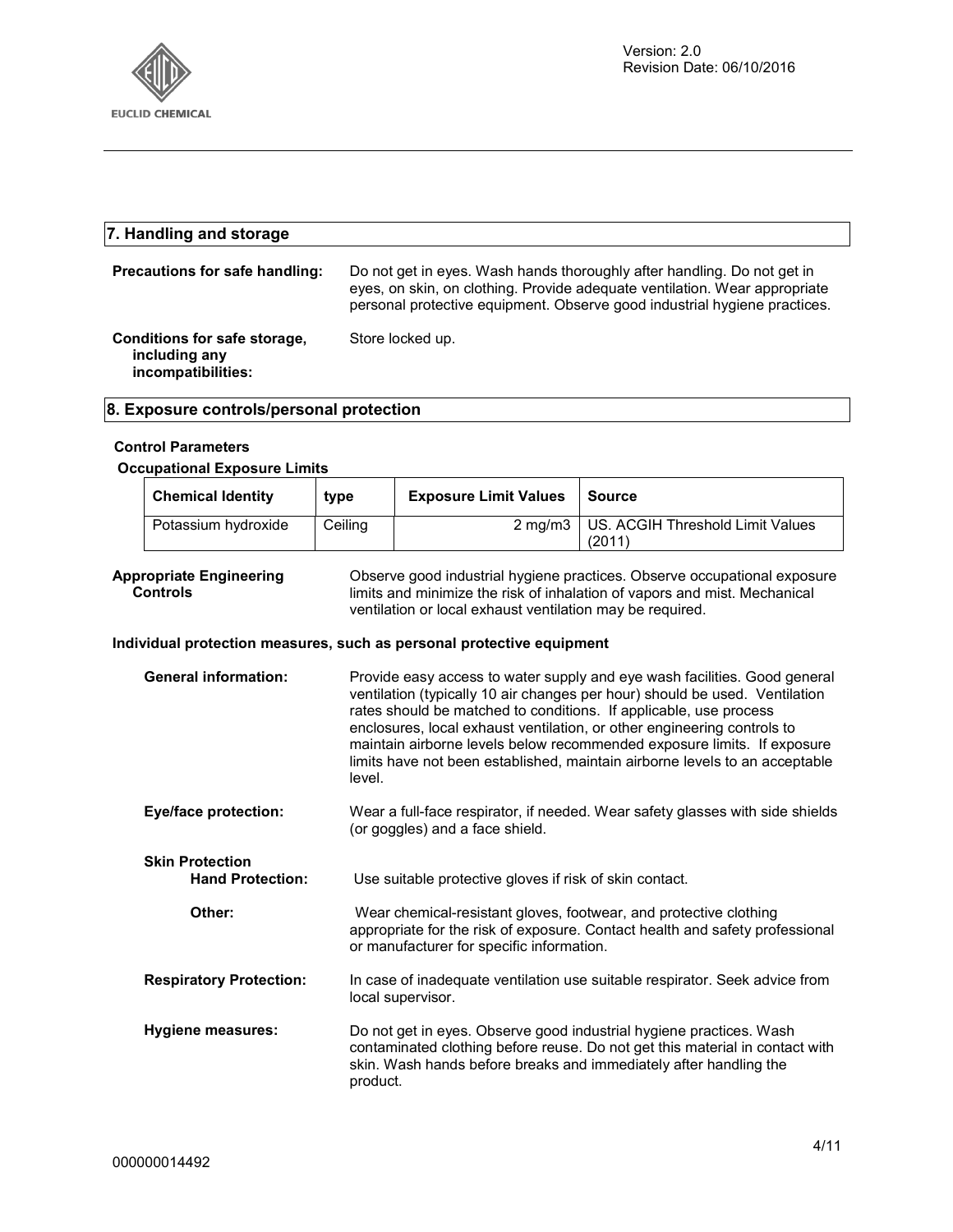

### **9. Physical and chemical properties**

| Appearance                                            |                                                                                                |
|-------------------------------------------------------|------------------------------------------------------------------------------------------------|
| <b>Physical state:</b>                                | liquid                                                                                         |
| Form:                                                 | liquid                                                                                         |
| Color:                                                | Colorless                                                                                      |
| Odor:                                                 | Mild                                                                                           |
| <b>Odor threshold:</b>                                | No data available.                                                                             |
| pH:                                                   | $11.9 - 12.4$                                                                                  |
| Melting point/freezing point:                         | No data available.                                                                             |
| Initial boiling point and boiling range:              | No data available.                                                                             |
| <b>Flash Point:</b>                                   | No data available.                                                                             |
| <b>Evaporation rate:</b>                              | Slower than Ether                                                                              |
| Flammability (solid, gas):                            | <b>No</b>                                                                                      |
| Upper/lower limit on flammability or explosive limits |                                                                                                |
| Flammability limit - upper (%):                       | No data available.                                                                             |
| Flammability limit - lower (%):                       | No data available.                                                                             |
| Explosive limit - upper (%):                          | No data available.                                                                             |
| Explosive limit - lower (%):                          | No data available.                                                                             |
| Vapor pressure:                                       | No data available.                                                                             |
| Vapor density:                                        | Vapors are heavier than air and may travel along the floor and<br>in the bottom of containers. |
| <b>Relative density:</b>                              | 1.107                                                                                          |
| Solubility(ies)                                       |                                                                                                |
| Solubility in water:                                  | Soluble                                                                                        |
| Solubility (other):                                   | No data available.                                                                             |
| Partition coefficient (n-octanol/water):              | No data available.                                                                             |
| Auto-ignition temperature:                            | No data available.                                                                             |
| <b>Decomposition temperature:</b>                     | No data available.                                                                             |
| <b>Viscosity:</b>                                     | No data available.                                                                             |

## **10. Stability and reactivity**

| <b>Reactivity:</b>                            | No data available.                                                                                 |
|-----------------------------------------------|----------------------------------------------------------------------------------------------------|
| <b>Chemical Stability:</b>                    | Material is stable under normal conditions.                                                        |
| <b>Possibility of hazardous</b><br>reactions: | No data available.                                                                                 |
| Conditions to avoid:                          | Avoid heat or contamination.                                                                       |
| <b>Incompatible Materials:</b>                | Strong acids. Strong bases.                                                                        |
| <b>Hazardous Decomposition</b><br>Products:   | Thermal decomposition or combustion may liberate carbon oxides and<br>other toxic gases or vapors. |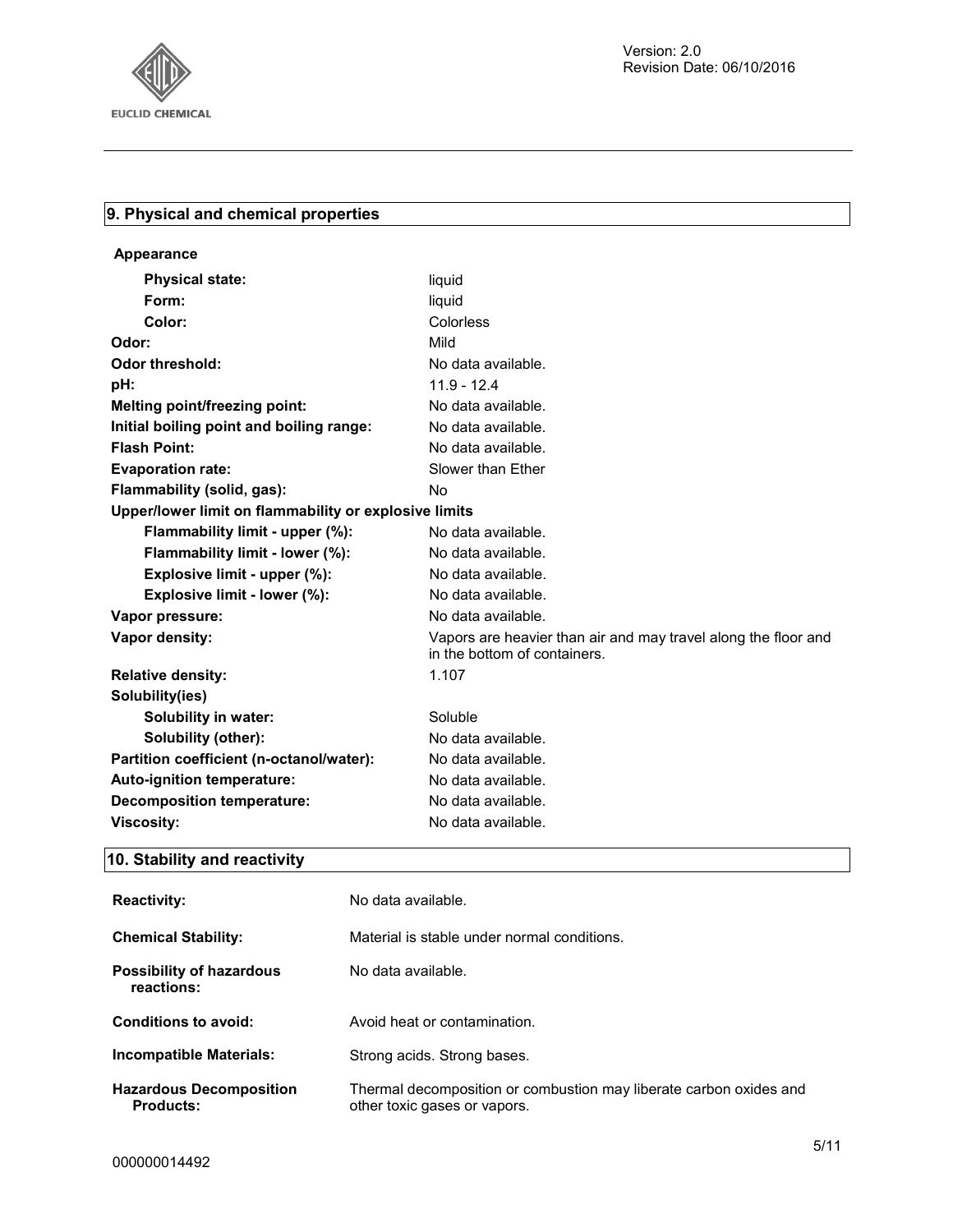

| 11. Toxicological information                         |                                                                                                  |  |
|-------------------------------------------------------|--------------------------------------------------------------------------------------------------|--|
| Information on likely routes of exposure              |                                                                                                  |  |
| Ingestion:                                            | May be ingested by accident. Ingestion may cause irritation and malaise.                         |  |
| Inhalation:                                           | In high concentrations, vapors, fumes or mists may irritate nose, throat and<br>mucus membranes. |  |
| <b>Skin Contact:</b>                                  | Causes severe skin burns.                                                                        |  |
| Eye contact:                                          | Causes serious eye damage.                                                                       |  |
| Information on toxicological effects                  |                                                                                                  |  |
| Acute toxicity (list all possible routes of exposure) |                                                                                                  |  |
| Oral<br><b>Product:</b>                               | ATEmix: 5,671.69 mg/kg                                                                           |  |
| Dermal<br><b>Product:</b>                             | No data available.                                                                               |  |
| <b>Inhalation</b><br><b>Product:</b>                  | ATEmix: 2.06 mg/l                                                                                |  |
| <b>Repeated dose toxicity</b><br><b>Product:</b>      | No data available.                                                                               |  |
| <b>Skin Corrosion/Irritation</b><br><b>Product:</b>   | No data available.                                                                               |  |
| Specified substance(s):<br>Potassium silicate         | in vivo (Rabbit): Experimental result, Key study                                                 |  |
| Lithium silicate                                      | in vivo (Rabbit): Experimental result, Supporting study                                          |  |
| Potassium hydroxide                                   | in vivo (Rabbit): Experimental result, Weight of Evidence study                                  |  |
| Osalaria, Eria, Danisana (Eria, India 41a             |                                                                                                  |  |

**Serious Eye Damage/Eye Irritation Product:** No data available.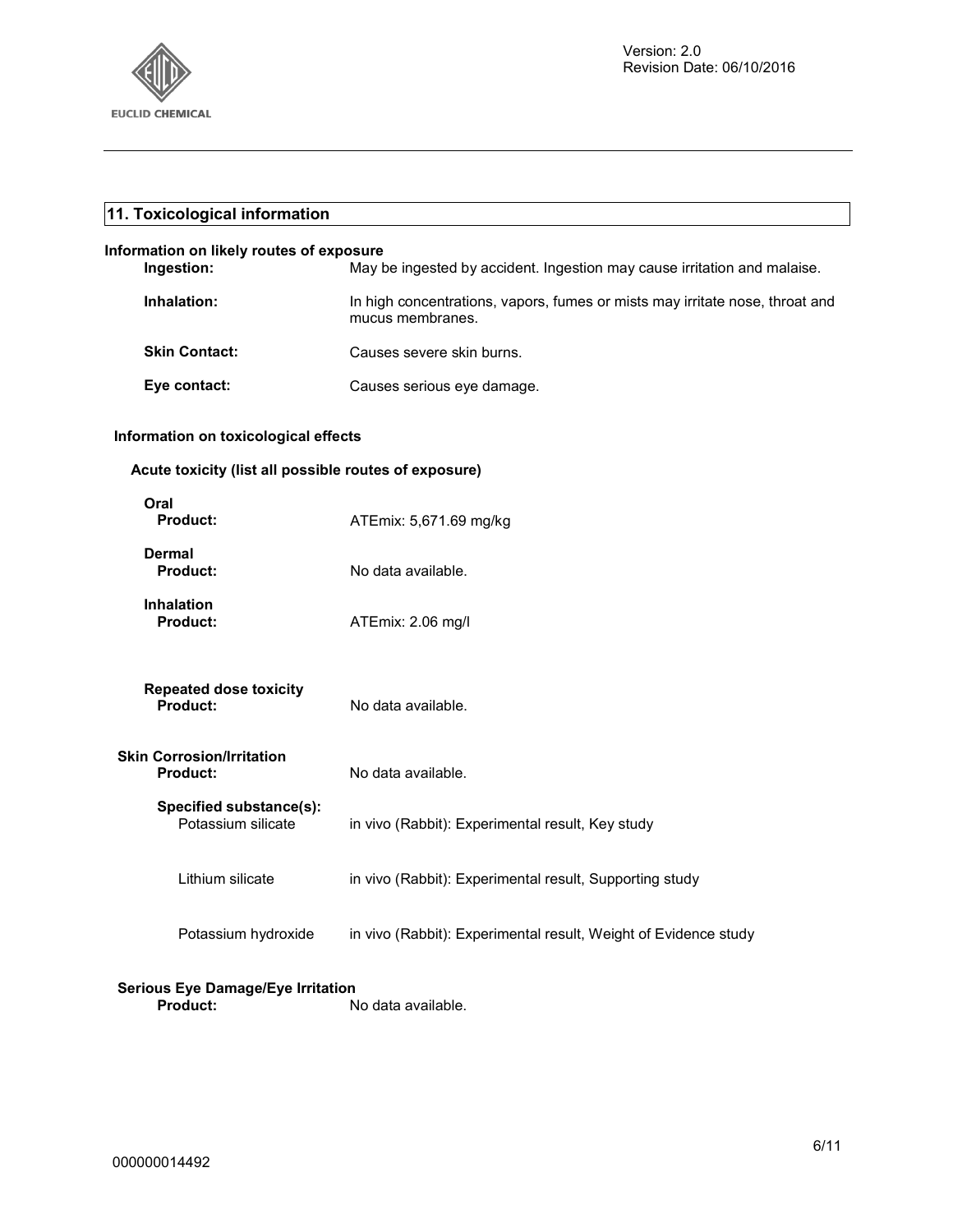

| Specified substance(s):<br>Potassium silicate                                                         | in vivo (Rabbit, 24 hrs): Slightly irritating                       |
|-------------------------------------------------------------------------------------------------------|---------------------------------------------------------------------|
| Lithium silicate                                                                                      | in vivo (Rabbit, 24 - 72 hrs): Category 1                           |
| Potassium hydroxide                                                                                   | in vivo (Rabbit, 24 hrs): Corrosive KOH 5%                          |
| <b>Respiratory or Skin Sensitization</b><br>Product:                                                  | No data available.                                                  |
| Carcinogenicity<br><b>Product:</b>                                                                    | No data available.                                                  |
| No carcinogenic components identified                                                                 | IARC Monographs on the Evaluation of Carcinogenic Risks to Humans:  |
| US. National Toxicology Program (NTP) Report on Carcinogens:<br>No carcinogenic components identified |                                                                     |
| No carcinogenic components identified                                                                 | US. OSHA Specifically Regulated Substances (29 CFR 1910.1001-1050): |
| <b>Germ Cell Mutagenicity</b>                                                                         |                                                                     |
| In vitro<br><b>Product:</b>                                                                           | No data available.                                                  |
| In vivo<br>Product:                                                                                   | No data available.                                                  |
| <b>Reproductive toxicity</b><br>Product:                                                              | No data available.                                                  |
| <b>Specific Target Organ Toxicity - Single Exposure</b><br>No data available.<br>Product:             |                                                                     |
| <b>Specific Target Organ Toxicity - Repeated Exposure</b><br>Product:<br>No data available.           |                                                                     |
| <b>Aspiration Hazard</b><br><b>Product:</b>                                                           | No data available.                                                  |
| Other effects:                                                                                        | No data available.                                                  |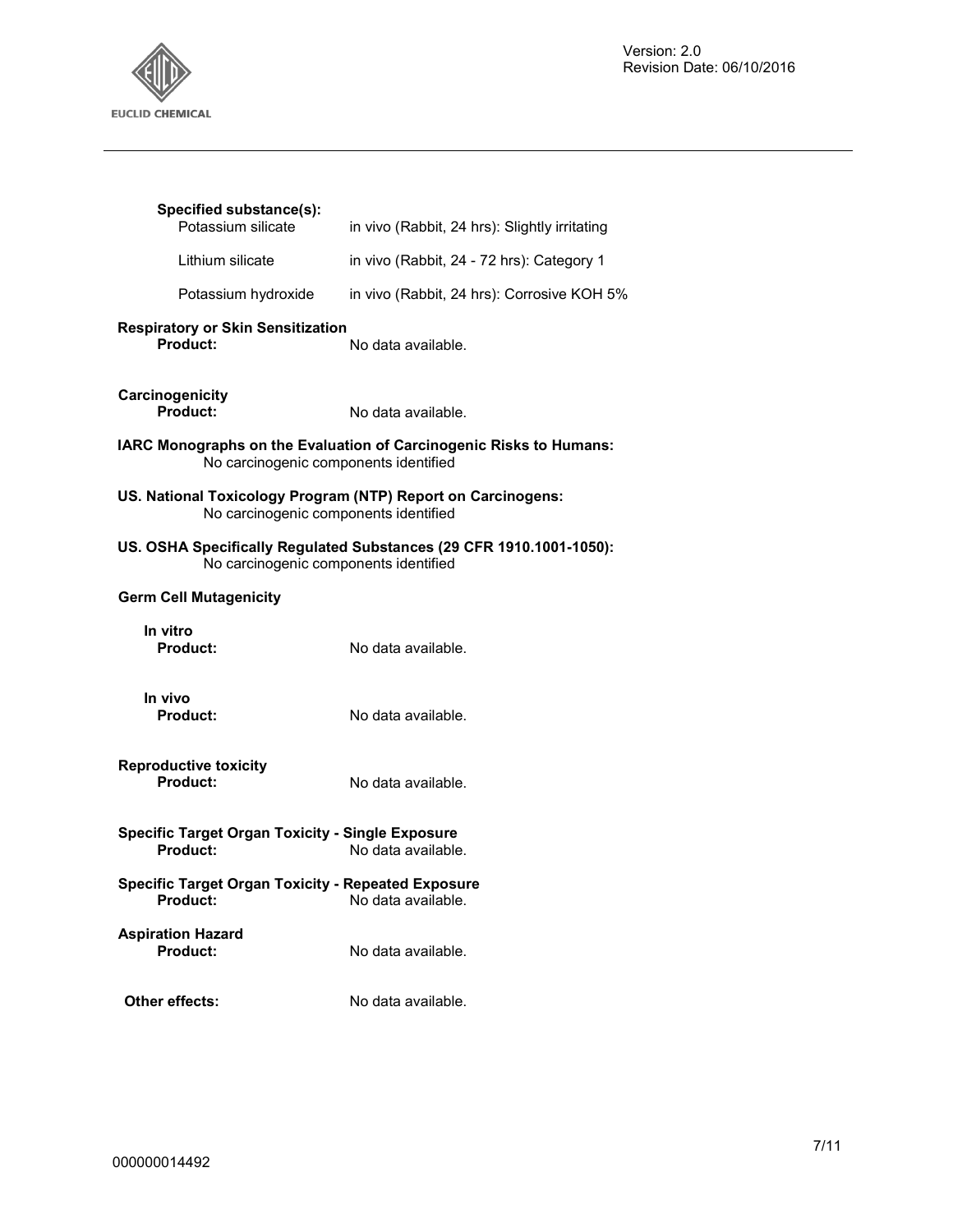

### **12. Ecological information**

### **Ecotoxicity:**

### **Acute hazards to the aquatic environment:**

| Fish<br><b>Product:</b>                                                              | No data available.                                                       |
|--------------------------------------------------------------------------------------|--------------------------------------------------------------------------|
| Specified substance(s):<br>Potassium hydroxide                                       | LC 50 (Western mosquitofish (Gambusia affinis), 96 h): 80 mg/l Mortality |
| <b>Aquatic Invertebrates</b><br>Product:                                             | No data available.                                                       |
| Chronic hazards to the aquatic environment:                                          |                                                                          |
| Fish<br><b>Product:</b>                                                              | No data available.                                                       |
| <b>Aquatic Invertebrates</b><br>Product:                                             | No data available.                                                       |
| <b>Toxicity to Aquatic Plants</b><br>Product:                                        | No data available.                                                       |
| <b>Persistence and Degradability</b>                                                 |                                                                          |
| <b>Biodegradation</b><br>Product:                                                    | No data available.                                                       |
| <b>BOD/COD Ratio</b><br>Product:                                                     | No data available.                                                       |
| <b>Bioaccumulative Potential</b><br><b>Bioconcentration Factor (BCF)</b><br>Product: | No data available.                                                       |
| Partition Coefficient n-octanol / water (log Kow)<br>Product:                        | No data available.                                                       |
| <b>Mobility in Soil:</b>                                                             | No data available.                                                       |
| Other Adverse Effects:                                                               | No data available.                                                       |
|                                                                                      |                                                                          |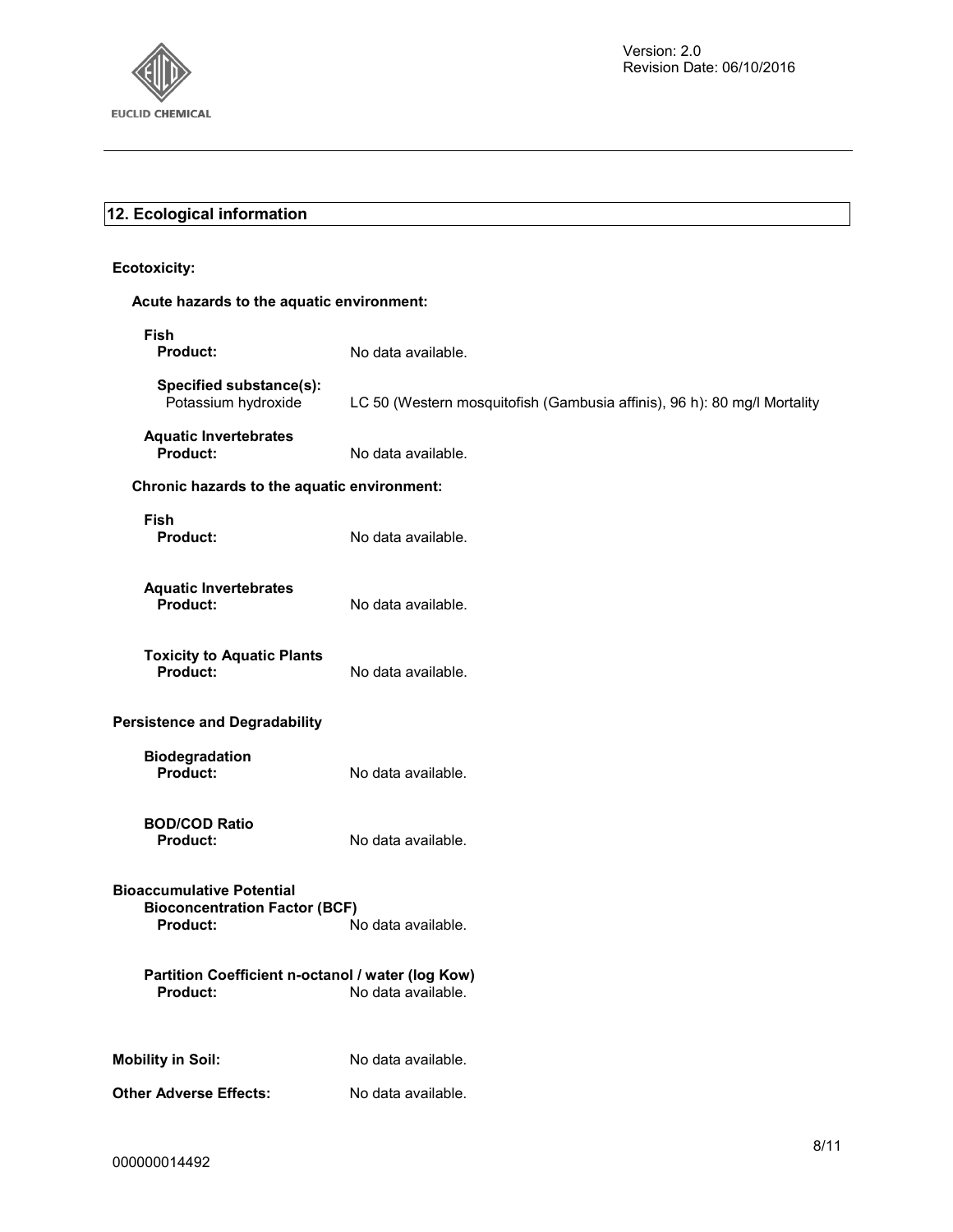

| 13. Disposal considerations    |                                                                                                                                                                               |
|--------------------------------|-------------------------------------------------------------------------------------------------------------------------------------------------------------------------------|
| <b>Disposal instructions:</b>  | Dispose of waste at an appropriate treatment and disposal facility in<br>accordance with applicable laws and regulations, and product<br>characteristics at time of disposal. |
| <b>Contaminated Packaging:</b> | No data available.                                                                                                                                                            |
| 14. Transport information      |                                                                                                                                                                               |
| TDG:                           |                                                                                                                                                                               |
| Not Regulated                  |                                                                                                                                                                               |
| CFR / DOT:                     |                                                                                                                                                                               |
| Not Regulated                  |                                                                                                                                                                               |
| IMDG:                          |                                                                                                                                                                               |
| Not Regulated                  |                                                                                                                                                                               |
| 15. Regulatory information     |                                                                                                                                                                               |

### **US Federal Regulations**

### **TSCA Section 12(b) Export Notification (40 CFR 707, Subpt. D)**  None present or none present in regulated quantities.

### **US. OSHA Specifically Regulated Substances (29 CFR 1910.1001-1050)**  None present or none present in regulated quantities.

### **CERCLA Hazardous Substance List (40 CFR 302.4):**

| <b>Chemical Identity</b> | Reportable quantity |
|--------------------------|---------------------|
| Potassium hydroxide      | 1000 lbs.           |

### **Superfund Amendments and Reauthorization Act of 1986 (SARA)**

**Hazard categories**  Immediate (Acute) Health Hazards

**SARA 302 Extremely Hazardous Substance**  None present or none present in regulated quantities.

### **SARA 304 Emergency Release Notification**

**Chemical Identity Reportable quantity**<br> **Potassium hydroxide** 1000 lbs. Potassium hydroxide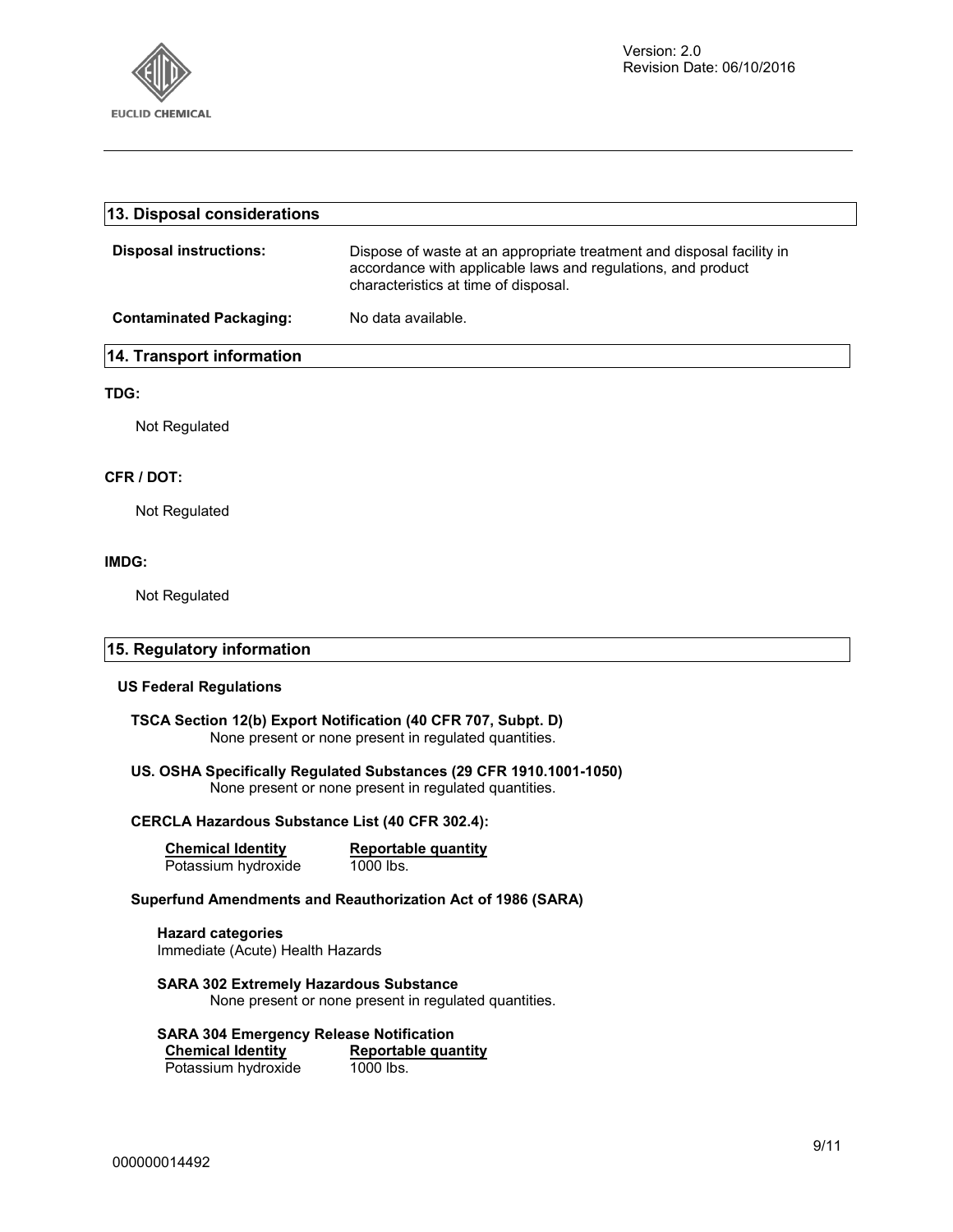

### **SARA 311/312 Hazardous Chemical**

**Chemical Identity**<br> **Potassium silicate**<br> **Channel SOO Ibs**<br> **Channel SOO Ibs** Potassium silicate 500 lbs<br>
l ithium silicate 500 lbs Lithium silicate 500 lbs<br>Potassium hydroxide 500 lbs

### **SARA 313 (TRI Reporting)**

Potassium hydroxide

None present or none present in regulated quantities.

**Clean Water Act Section 311 Hazardous Substances (40 CFR 117.3)**  None present or none present in regulated quantities.

**Clean Air Act (CAA) Section 112(r) Accidental Release Prevention (40 CFR 68.130):**  None present or none present in regulated quantities.

### **US State Regulations**

#### **US. California Proposition 65**

No ingredient regulated by CA Prop 65 present.

**US. New Jersey Worker and Community Right-to-Know Act**  No ingredient regulated by NJ Right-to-Know Law present.

### **US. Massachusetts RTK - Substance List**

No ingredient regulated by MA Right-to-Know Law present.

### **US. Pennsylvania RTK - Hazardous Substances**

No ingredient regulated by PA Right-to-Know Law present.

#### **US. Rhode Island RTK**

No ingredient regulated by RI Right-to-Know Law present.

exempt from the Inventory.

exempt from the Inventory.

exempt from the Inventory.

not listed on or exempt from the Inventory.

### **Other Regulations:**

| <b>Regulatory VOC (less water</b> | 0 q/l |
|-----------------------------------|-------|
| and exempt solvent):              |       |
| VOC Method 310:                   | 0.00% |

### **Inventory Status:**

Australia AICS: Australia AICS: All components in this product are listed on or

Canada DSL Inventory List: All components in this product are listed on or

EINECS, ELINCS or NLP: CHE CONSERVITY One or more components in this product are

Japan (ENCS) List: All components in this product are listed on or

China Inv. Existing Chemical Substances: All components in this product are listed on or